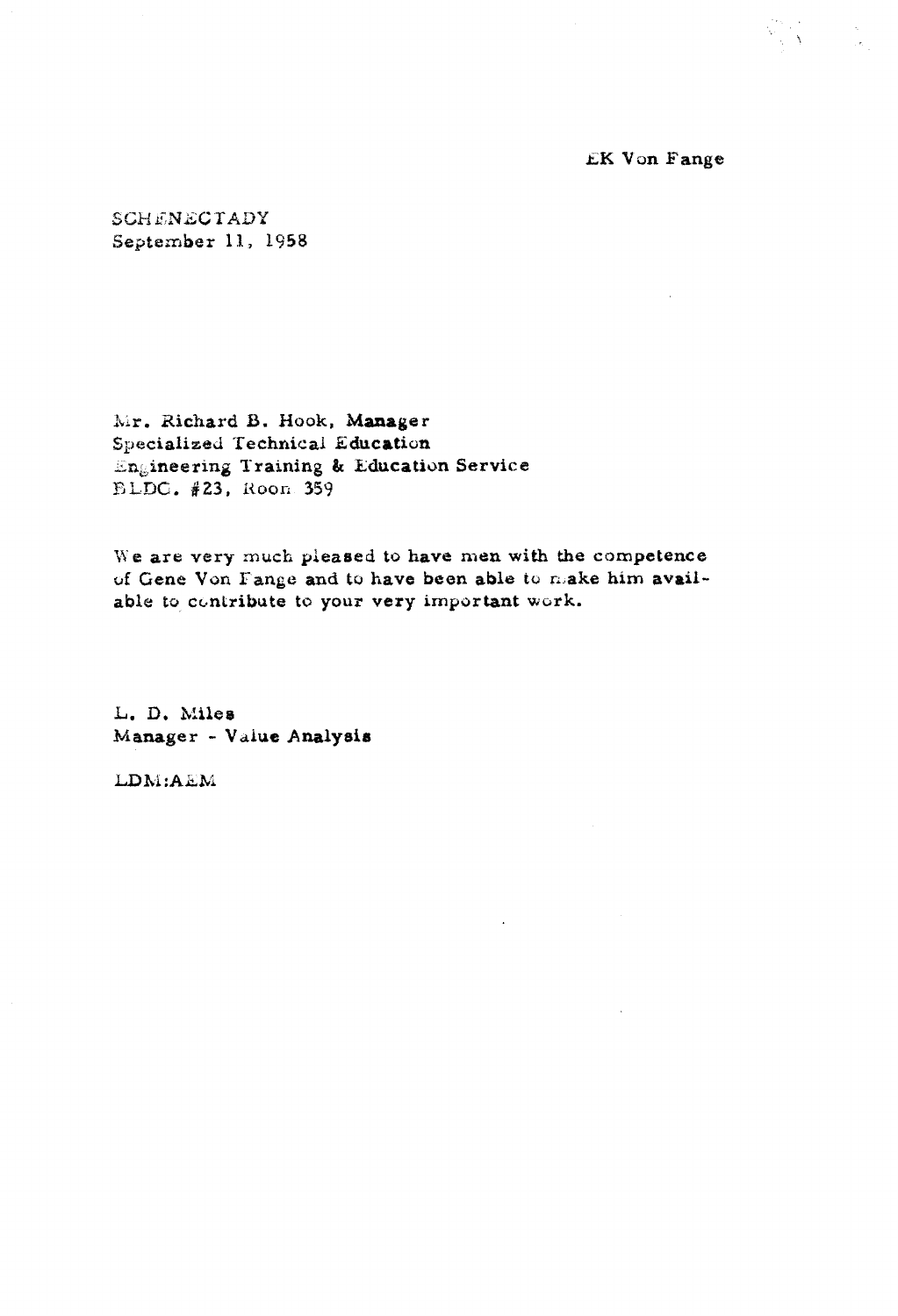## **GENERAL & ELECTRIC**

SUBJECT

 $\bullet$ 

**COPIES:**  M.W. Sims - New York Office

Schenectady, September 4, 1958

Mr. Lawrence D. Miles Manager-Value Analysis Manufacturing Services Bldg. 32G **Schenectady** 

Dear Larry:

The success of Specialized Technical Education depends on the cooperation of the Product Engineering Function in providing technical authorities to contribute in the areas of both course and instructor development.

General Electric is fortunate in having available, in the nunbers and competence required, technical authorities to contribute to necessary technical education. The result of their work is reflected in improvement of established courses, in development of new courses, and in development of instructors to teach these courses. This year, Company technical authorities have made major revisions in existing courses, assuring that they contain the latest advances in technology. Mew Specialized Technical Courses have been made available. **A** highly inspirational and successful Seminar was conducted last week at Syracuse University, representing an instructor development activity to advance technical education within the Company.

Mr. E. K. Von Fange of your Department has made a substantial contribution in 1958 by participating in development of instructors to teach, "Creative Approach". While we recognize this work required much of his own time, we also realize that this contribution is supported through the cooperation of your organization. Mr. Von Fange has received a letter complimenting him on his contribution (copy attached). May we take this opportunity to thank you and your organization for your cooperation and contribution.

Dick

Richard B. Hook, Manager Specialized Technical Education Engineering Training & Education Service Bldg. 23 - 359, Ext. 4939

RBH/mw Att.